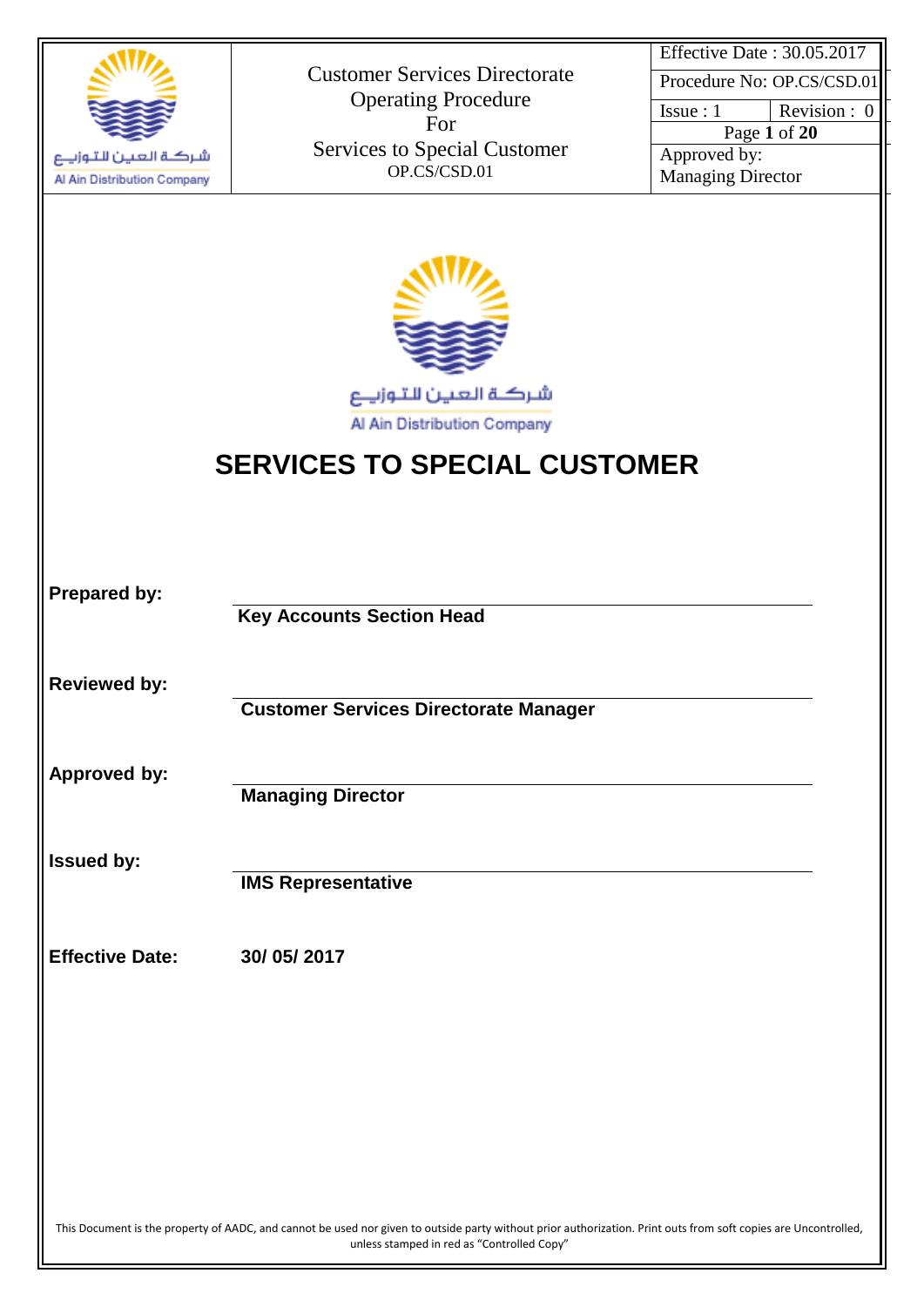

Effective Date : 30.05.2017

Procedure No: OP.CS/CSD.01

Issue :  $1$  Revision : 0 Page **2** of **20**

Approved by: Managing Director

# **Table of Contents**

# AMENDMENTS SHEET

- 1. PURPOSE
- 2. SCOPE
- 3. DEFINITIONS/TERMINOLOGY
- 4. REFERENCES
- 5. RESPONSIBILITIES
- 6. PROCESS
- 7. ANNEXES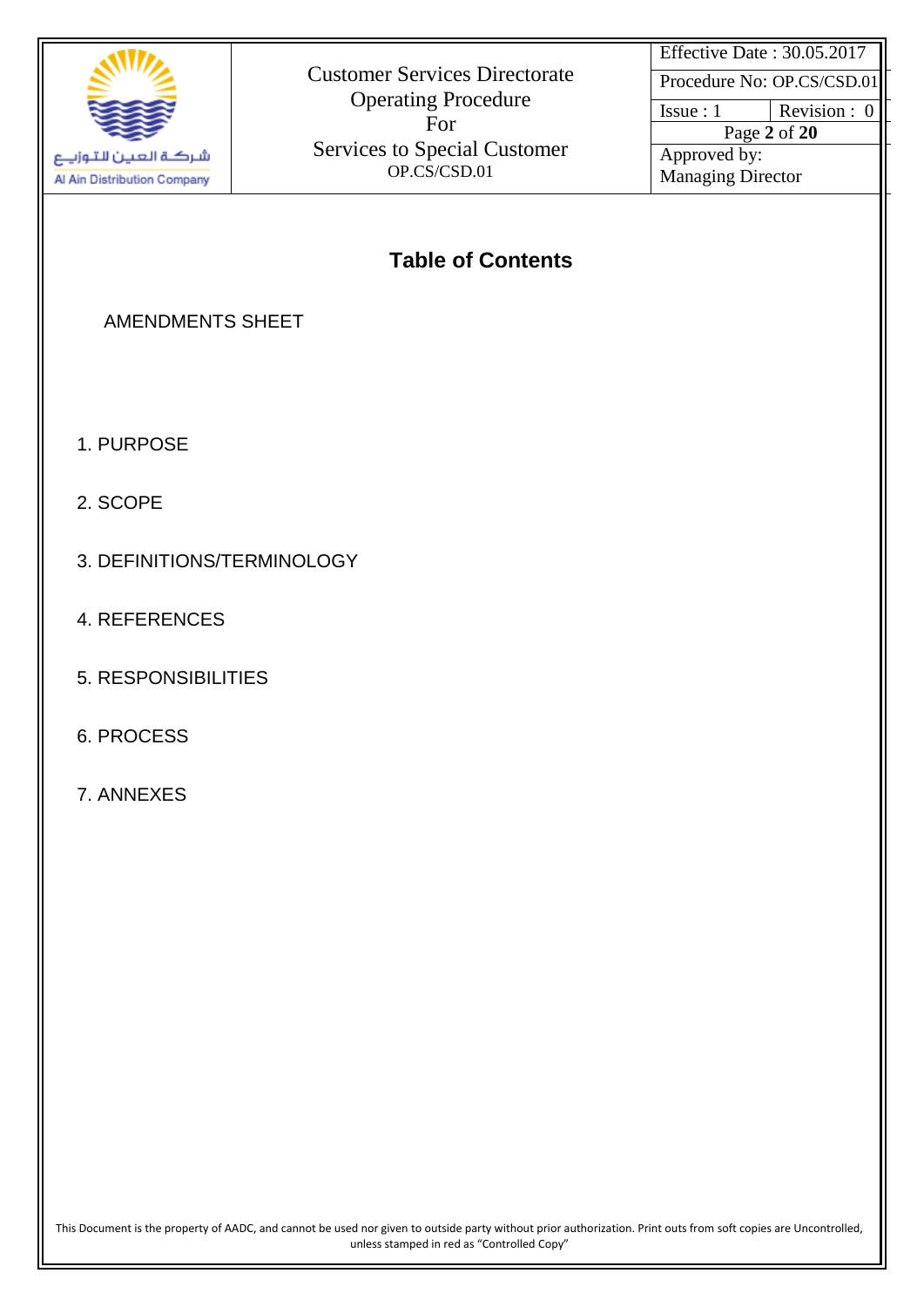|                                                   | <b>Customer Services Directorate</b>                                                     | Effective Date: 30.05.2017<br>Procedure No: OP.CS/CSD.01                       |
|---------------------------------------------------|------------------------------------------------------------------------------------------|--------------------------------------------------------------------------------|
| شركة العين لاتوزيع<br>Al Ain Distribution Company | <b>Operating Procedure</b><br>For<br><b>Services to Special Customer</b><br>OP.CS/CSD.01 | Revision : 0<br>Is sue: 1<br>Page 3 of 20<br>Approved by:<br>Managing Director |

# **AMENDMENTS SHEET**

| <b>ISSUE/</b><br><b>REV.#</b> | <b>PAGE</b><br><b>NUMBER</b> | <b>SUBJECT OF THE</b><br><b>AMENDMENT</b> | <b>APPROVED</b><br>BY<br><b>SIGNATURE</b> | <b>DATE</b> |
|-------------------------------|------------------------------|-------------------------------------------|-------------------------------------------|-------------|
|                               |                              |                                           |                                           |             |
|                               |                              |                                           |                                           |             |
|                               |                              |                                           |                                           |             |
|                               |                              |                                           |                                           |             |
|                               |                              |                                           |                                           |             |
|                               |                              |                                           |                                           |             |
|                               |                              |                                           |                                           |             |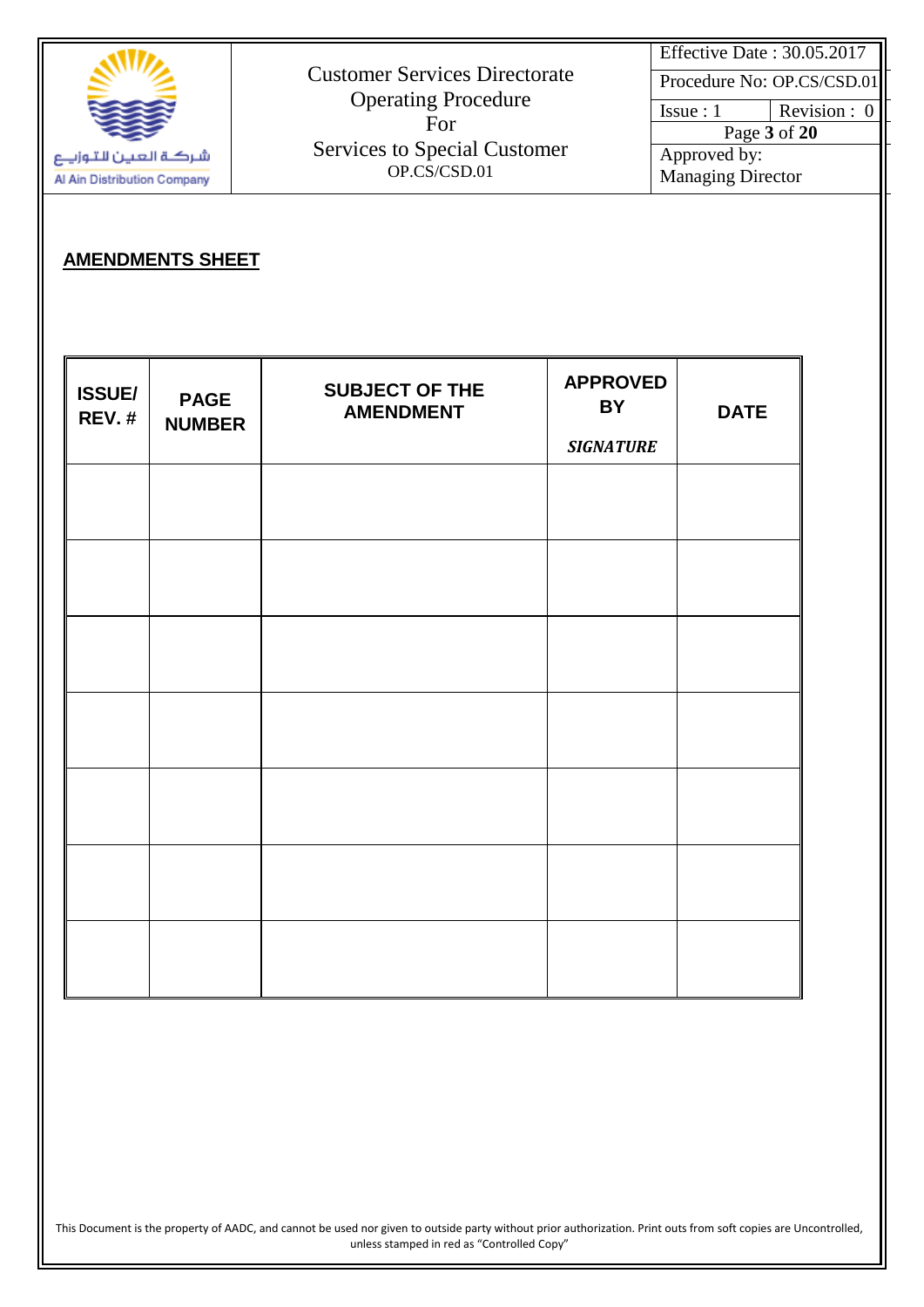

Effective Date : 30.05.2017

Procedure No: OP.CS/CSD.01

Issue :  $1$  Revision : 0

Page **4** of **20** Approved by: Managing Director

# **1. PURPOSE**

- a) Ensures compliance with the RSB Licensing Condition No.19, Provision of services to special customers, where AADC is required to make arrangements for persons occupying domestic premises who are elderly, disabled or chronically sick by which special services can be made available where appropriate.
- b) Complies with Federal Law No (29) of 2006 Concerning the Rights of Persons with Special Needs.
- c) Ensures compliance with GSEC Customer Services Manual Second Edition 2015.
- d) Sets out the services AADC provides to "persons occupying domestic premises who are elderly, disabled or chronically sick.
- e) Sets out the practices to be followed by AADC in identifying and delivering services to special customers.

# **2. SCOPE**

This Procedure is applicable but not limited to the following:

- All AADC identified special customers.
- Customer Service Centers including the Contact Centre and others offices where required.

### **2.1. Communication plan**

To communicate to the customers and staff, AADC will follow GSEC Customer Communication and Awareness Manual - First Edition, 2016.

### **3. DEFINITIONS AND TERMINOLOGY**

In this Procedure, the words and expressions shown in bold shall have the meaning assigned to each of them, unless the context otherwise requires

**AADC:** Al Ain Distribution Company

**Bureau (RSB):** Regulation and Supervision Bureau.

**CC&B:** Customer care and billing system.

**Code:** This Procedure for Services to Special Customers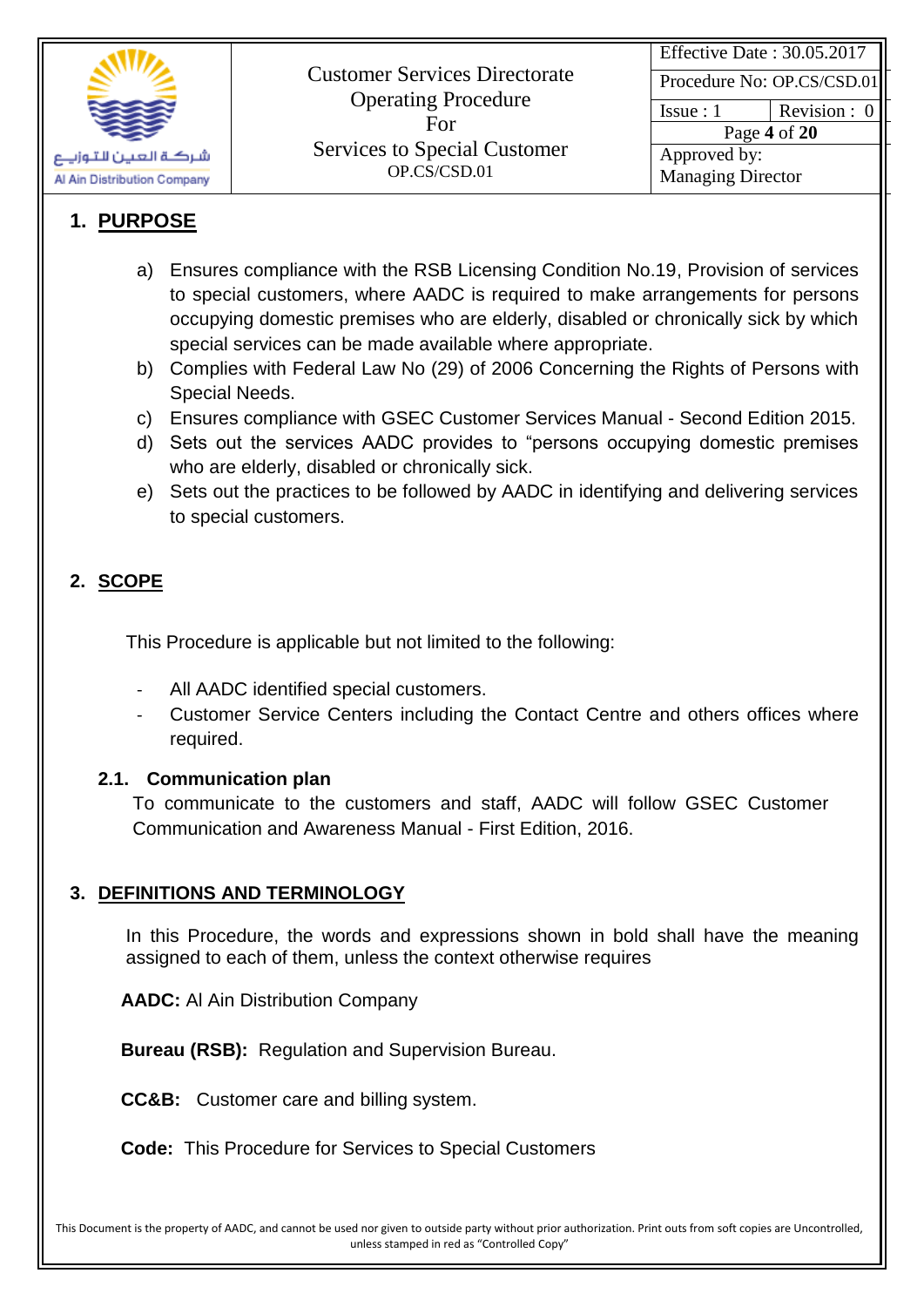

 $Is sue : 1$  Revision : 0

Page **5** of **20** Approved by: Managing Director

**CSD trained Agent**: CSD agent whom got proper training on how to deal with special customers

**SC**: Service Center could be AADCCentre which give the needful service to the client

**IMS**: AADC Integrated Management system.

**IBC:** International Building Code.

**ICC:** International Code Council

**GS's**: Guarantee Standards.

**GSEC**: General Secretariat of the Executive Council

**Special customer:** A person who is occupying domestic premises, who is elderly, disable or chronically sick by which special services require for them.

### **Special Customer Categories:**

| <b>Category</b>    | <b>Definition</b>                                           |
|--------------------|-------------------------------------------------------------|
| Life Support       | Customers on Life Support: An AADC direct customers, or a   |
| customer           | person under a custodian of AADC customer, whose            |
|                    | life/health may be threatened or in danger as a result of   |
|                    | electrical/water supply interruption or disconnection       |
| Blind or partially | This group of customers will not be able to read forms or   |
| sighted:           | gather information from brochures or websites. Customer     |
|                    | Service Employees will have to give this group detailed     |
|                    | instructions and information and may have to assist with    |
|                    | filling out paper work. Customer Service Employees can also |
|                    | print enlarged documents to make them more readable. CSD    |
|                    | Trained agent welcoming a member of this group, identifying |
|                    | himself when you approach the person, speak to them         |
|                    | directly, speak normally and clearly, and never touch the   |
|                    | person without asking permission                            |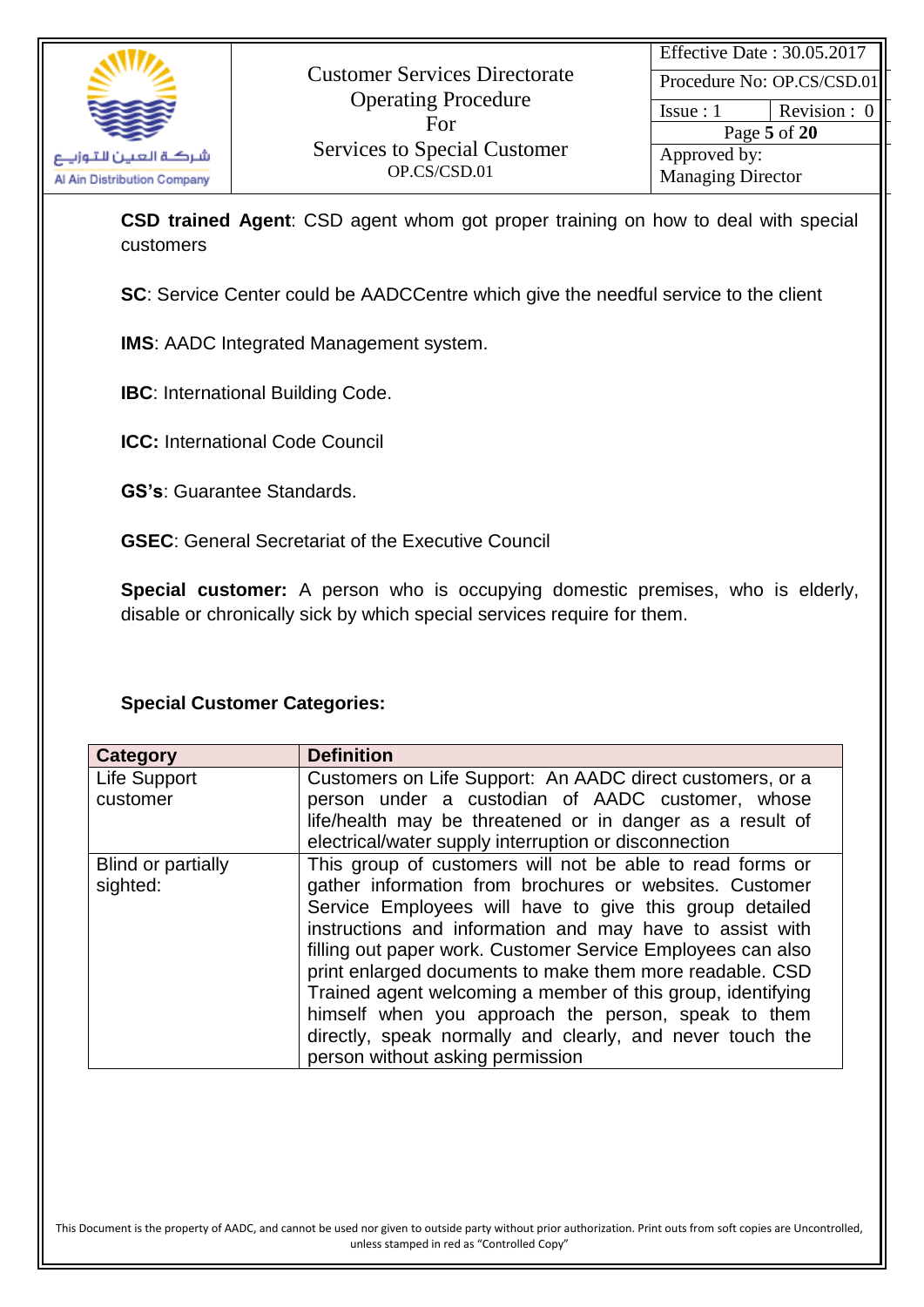|                                 |                                                                                                                                                                                                                                                                                                                                                                                                                                                                                                                                                                                                                                                                                                                                                   | Effective Date: 30.05.2017                    |
|---------------------------------|---------------------------------------------------------------------------------------------------------------------------------------------------------------------------------------------------------------------------------------------------------------------------------------------------------------------------------------------------------------------------------------------------------------------------------------------------------------------------------------------------------------------------------------------------------------------------------------------------------------------------------------------------------------------------------------------------------------------------------------------------|-----------------------------------------------|
|                                 | <b>Customer Services Directorate</b>                                                                                                                                                                                                                                                                                                                                                                                                                                                                                                                                                                                                                                                                                                              | Procedure No: OP.CS/CSD.01                    |
|                                 | <b>Operating Procedure</b>                                                                                                                                                                                                                                                                                                                                                                                                                                                                                                                                                                                                                                                                                                                        | Issue: 1<br>Revision : 0                      |
|                                 | For                                                                                                                                                                                                                                                                                                                                                                                                                                                                                                                                                                                                                                                                                                                                               | Page 6 of 20                                  |
| شركة العين للتوزييع             | <b>Services to Special Customer</b>                                                                                                                                                                                                                                                                                                                                                                                                                                                                                                                                                                                                                                                                                                               | Approved by:                                  |
| Al Ain Distribution Company     | OP.CS/CSD.01                                                                                                                                                                                                                                                                                                                                                                                                                                                                                                                                                                                                                                                                                                                                      | <b>Managing Director</b>                      |
| <b>Hearing Impaired</b>         | This group of customers will have difficulty hearing verbal<br>instructions. Customer Service Employees should ask the<br>customer if another method of communication would be<br>easier (e.g., writing using pen and paper) than talking.<br>Customer Service Employees should also be clear and<br>precise when giving directions, ensure their faces are easily<br>visible and should attract the customer's attention before<br>speaking. Serving the customer in a private office will allow<br>Customer Service Employees to speak in a louder tone of<br>voice while still protecting customer privacy. In the case<br>where the customer uses sign language, Customer Service<br>Employees should attempt to find a Trained co-worker who |                                               |
| Speech or language<br>impaired: | is able to communicate with customer in this manner.<br>This group may have a condition that causes slurring or<br>stuttering, making it difficult to pronounce words or<br>preventing them from expressing themselves. It is essential<br>that Customer Service Employees remember that just<br>because a person has one disability does not mean they<br>have another (e.g., if a customer has difficulty speaking, do<br>not assume they have an intellectual disability). CSD Trained<br>agent should also ask questions that can be answered "yes"<br>or "no" when possible and should ask the customer to repeat<br>information when they do not understand.                                                                                |                                               |
| <b>Physical Disability:</b>     | This group of customers may have trouble travelling to<br>Customer Service Centers and<br>approaching counters or service desks. This group of<br>customers may be best served over the phone or through<br>email. In the case that there is a need to come into<br>Branches, accommodations should be made to ensure they<br>have access to the facilities, minimal wait times and that they<br>do not have to return unnecessarily. Accommodations could<br>include booking appointments for these customers and<br>calling/emailing them<br>before the<br>information on what documents they will need to bring with<br>them.                                                                                                                  | may<br>have<br>trouble<br>appointment<br>with |
| Learning Disability:            | This group may have trouble receiving, processing or<br>expressing information. They may not be able to understand<br>the information on our websites, in emails, or in brochures.<br>Customer Service Employees should ask the customer how<br>they can help them, try to find ways to provide information<br>that works best for the customer and should be patient and<br>let the customer explain what works best for them.                                                                                                                                                                                                                                                                                                                   |                                               |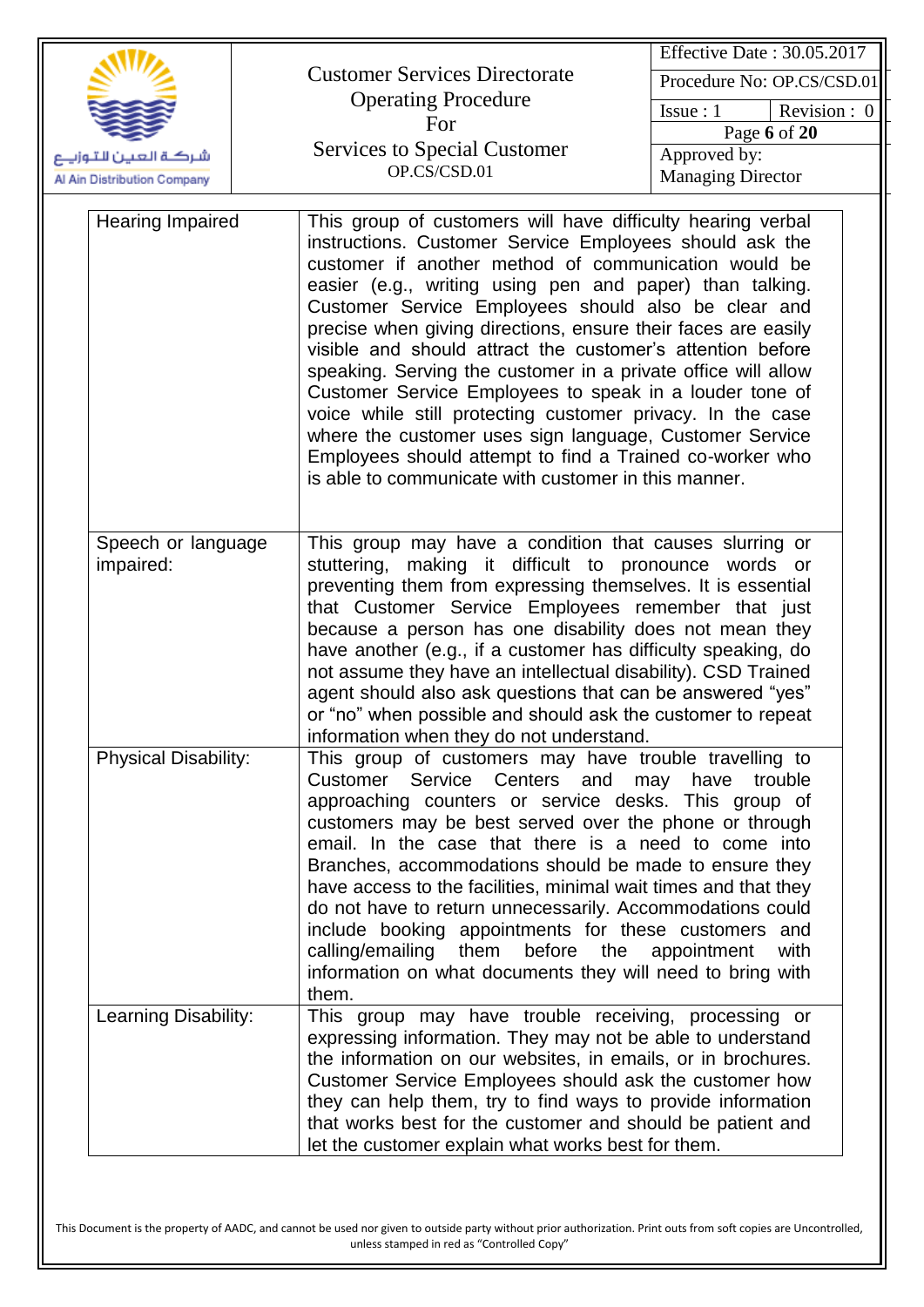

Issue :  $1$  Revision : 0

Page **7** of **20** Approved by: Managing Director

- **Eligibility Date:** The date a Residential Customer is approved as a "Life Support Customers ".
- **Law No (2):**Law No (2) of 1998 Concerning the Regulation of the Water and Electricity Sector in the Emirate of Abu Dhabi, as amended
- **License:** The license issued by the Bureau to AADC to undertake the regulated activities of:
	- (a) Distributing electricity and water; and
	- (b) Supplying electricity and water to people and premises, in the authorized area specified within the License

**Residential Customer:** a Customer whose **[account is so classified]**.

**Planned Interruptions:** Includes all new/ planned works and /or routine maintenance works carried out on the supply networks by either Transco (power transmission or Water Supply Company) or AADC distribution companies which necessitate an interruption of supply.

**Unplanned Interruptions:** Are those necessitated by emergency conditions on the network or supply pipelines.

**IBC on building requirements in buildings:** Standard ICC A 117 2015 regarding requirements for special customers in accessibility facilities to buildings, special toilet arrangements etc…

**Renewal Date**: The date of renewal of a Special Customer Classification List.

**Review Date**: The expiry date of any medication certificate or similar document lodged in support of the special customer's application or renewal.

# **4. REFERENCES**

- 4.1. Condition No. 19 of AADC license requirements.
- 4.2. Consultation on Code of practice for service to special customers CD/C01/018 (Issue.1) 01/08/2010.
- 4.3. Code of Practice on Disconnection.
- 4.4. Procedures for dealing with customers in financial difficulty.
- 4.5. Code of Practice on Guaranteed and Overall Service Standards
- 4.6. ISO 9001:2008 Quality Management System.
- 4.7. AADC Integrated Management System Manual, Issue 1 Revision 1.
- 4.8. Control of Documents IMS Procedure (IMS-P.GN.02).
- 4.9. ADWEA Personnel Policy Manual Revision 10 (June 2009 edition).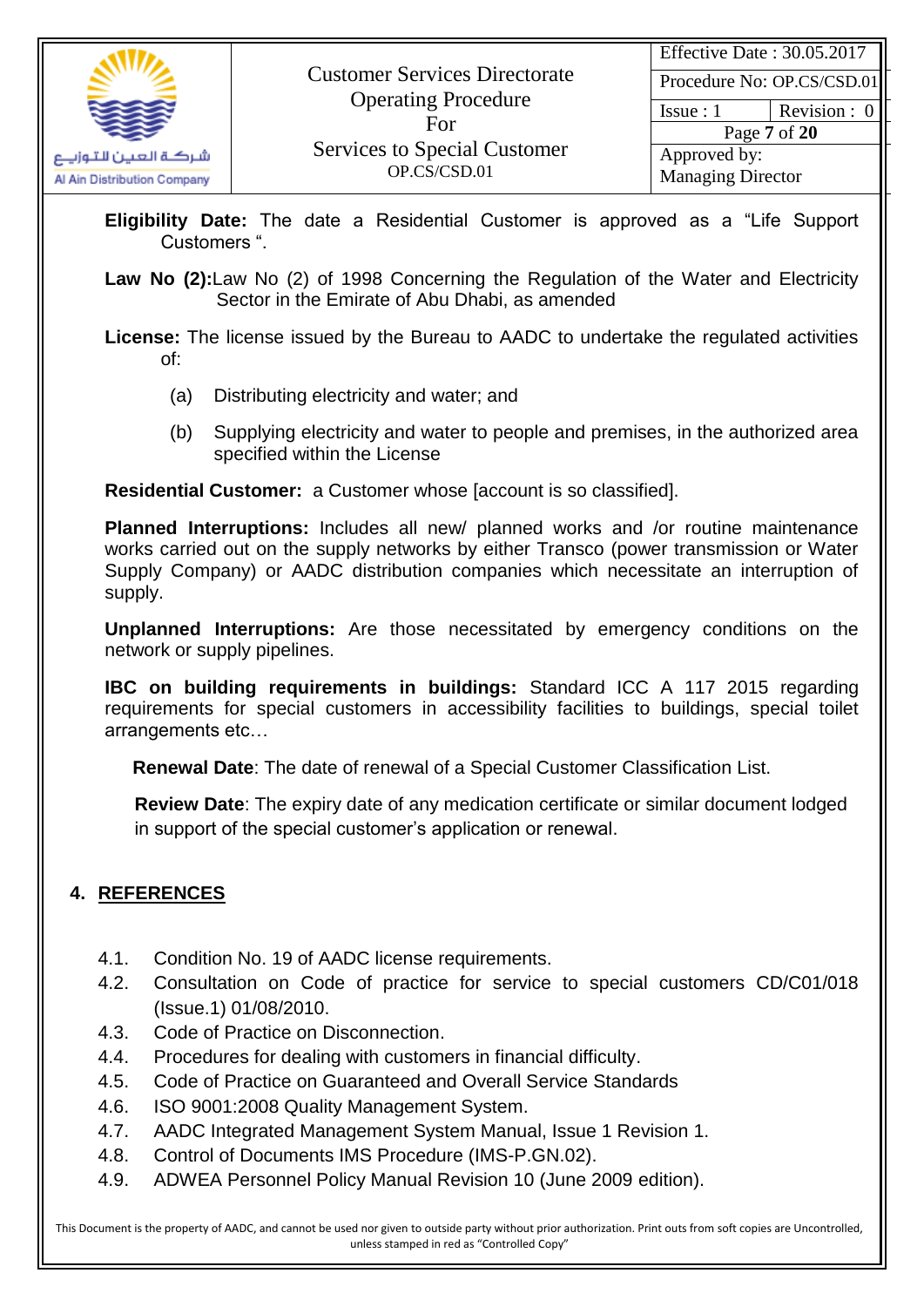

| Effective Date: 30.05.2017 |              |
|----------------------------|--------------|
| Procedure No: OP.CS/CSD.01 |              |
| Is sue: 1                  | Revision : 0 |
| Page 8 of 20               |              |
| Approved by:               |              |

Managing Director

4.10. GSEC Customer Communication and Awareness Manual - First Edition, 2016.

4.11. GSEC Customer Services Manual - Second Edition 2015.

## **5. RESPONSIBILITIES**

# **5.1. THE CUSTOMER SERVICES DIRECTORATE (CSD)**

The Customer Services Directorate (CSD) is responsible for providing services to AADC's customers. The directorate has four departments; Sales Support, Customers Support, Services Support, Contact Center and three sections; System Section, Audit and Follow up and Metering Management Systems that work together towards delivering services (water and Power), starting from receiving new connection requests through bills collection, to the customers in the city of Al Ain.

### **5.2. Distribution of Procedure for Services to Special Customers**

- 5.2.1.The IMS Representative shall control the distribution of the Procedure for Services to Special Customers. Controlled copy of this Procedure shall be issued in accordance with 'Control of Documents Quality Procedure (IMS-P.GN.02) specified in AADC IMS Manual.
- 5.2.2.The Customer Support Department shall manage all changes to the PSSC and forward it to the IMR Representative for further processing.
- 5.2.3.IMS Representative shall distribute all amendments to the PSSC to all controlled copyholders, and retrieve the obsolete pages or copies.
- 5.2.4.Uncontrolled copies of the PSSC may be issued to other authorities on demand for reference purposes.

### **5.3. Amendments to Procedure for Services to Special Customers**

- a) All amendments to PSSC shall be prepared by the Customer Support Department, reviewed by the IMS Steering Committee and approved by the Managing Director.
- b) All amendments to PSSC shall be in line with the AADC IMS Manual.
- c) All amendments to PSSC shall be made in consultation with the RSB. AADC may survey the concerned customers prior to seeking the RSB consultation.
- d) AADC will review and update its Special Customers List on at least quarterly basis; such review process should be registered in the CC&B.
- e) AADC shall review Special customer's procedures Document every two years.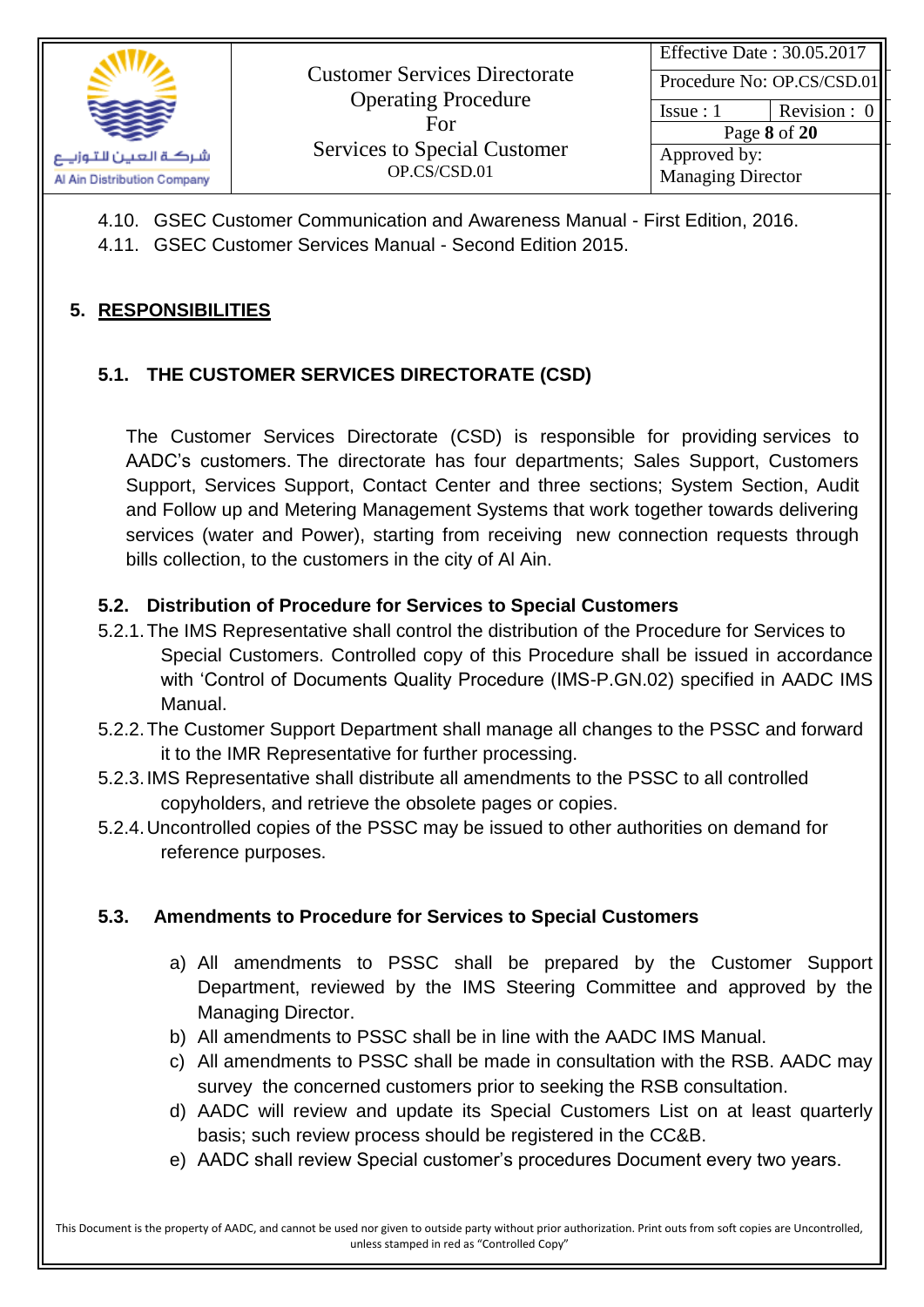

Effective Date : 30.05.2017

Procedure No: OP.CS/CSD.01

Issue :  $1$  Revision : 0

Page **9** of **20** Approved by: Managing Director

# **6. PROCESS**

#### **6.1. Charges**

The services provided under this procedure are free of charges.

# **6.2. Registration of Special Customers**

- 6.2.1. Where applicable, all supporting documents, actions, history, correspondence etc… shall be retained on the system for future reference.
- 6.2.2. Any Residential Customer assessed as a Special Customer will be included in AADC's Special Customer List.
- 6.2.3. The Special Customer classification will be clearly marked on each Special Customer entry in the Special Customer List.
- 6.2.4. The following details will be included for each Special Customer entry in AADCs Special Customer List according to CC&B :
- 6.2.4.1. Residential Customer name;
- 6.2.4.2. Account number;
- 6.2.4.3. Name of the Special customer, if not the Residential Customer and the relationship of the Special customer to the Residential Customer;
- 6.2.4.4. Description of the illness, disability or impairment;
- 6.2.4.5. The Eligibility Date and, if applicable, any Renewal Date(s);
- 6.2.4.6. The Review Date
- 6.2.4.7. The date of entry onto the Special Customer List;
- 6.2.4.8. Details of documents received in support of the Special Customer application or any renewal of that classification;
- 6.2.4.9. Preferred bill and notice format;
- 6.2.4.10.Preferred communication method.
- 6.2.4.11. Guardians of such customers must immediately notify AADC and update the system whenever the residency of those type of customers has changed.

6.2.4.12. SPECIAL CUSTOMER APPLICATIONS

(a) Any Residential Customer & life support Customer wishing to be classified as a Special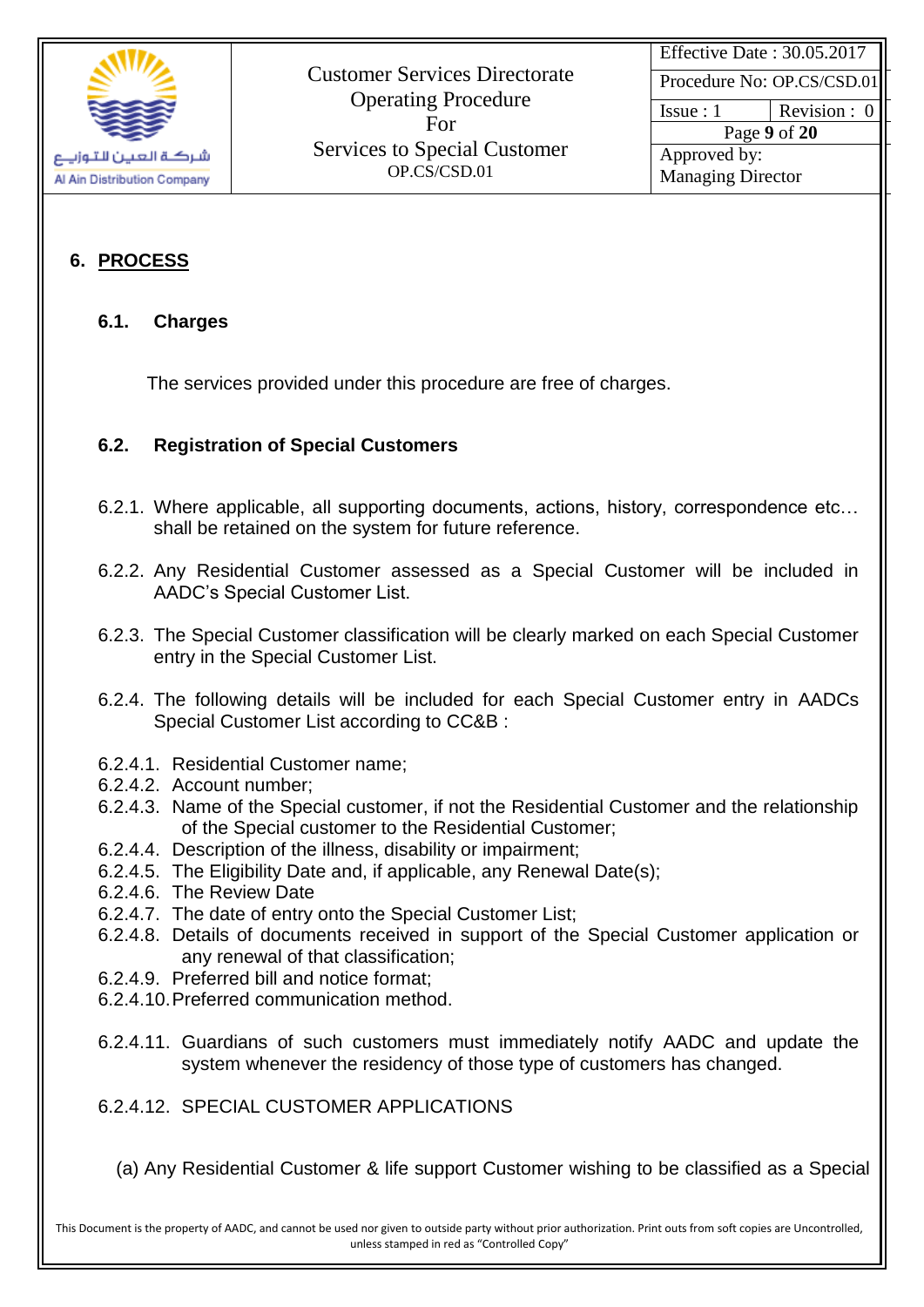|                                                   | <b>Customer Services Directorate</b>                                                     | Effective Date: 30.05.2017                               | Procedure No: OP.CS/CSD.01      |
|---------------------------------------------------|------------------------------------------------------------------------------------------|----------------------------------------------------------|---------------------------------|
| شركة العين لاتوزيع<br>Al Ain Distribution Company | <b>Operating Procedure</b><br>For<br><b>Services to Special Customer</b><br>OP.CS/CSD.01 | $I$ ssue : 1<br>Approved by:<br><b>Managing Director</b> | Revision : $0$<br>Page 10 of 20 |

Customer must complete a Special Customer application form **and** submit all the information and documents necessary for AADC. Customers on life support must follow the same registration. Except their authorized medical report /documentation shall clearly mention the danger they are imposed to by the disconnection especially to electrical/water supply.

- (b) On receipt of a life support Customer application, AADC shall assess eligibility for Special Customer classification within 7 working days.
- (c) AADC shall notify the applicant of the outcome of the Special Customer application within one week from completing the assessment of the application.
- (d) If the application is successful, AADC must give the applicant all details necessary to ensure the applicant is fully informed of:
	- (i) The services available to Special Customers and how to access the services;
	- (ii) AADC's Special Customer classification review process and the date of the next review;
	- (iii) How to renew the Special Customer classification.
	- (iv) The Special Customer's duty to notify AADC in the event of a change in circumstances which may affect the Special Customer classification or eligibility.
- (e) If a Special Customer application is unsuccessful, AADC must:
	- (i) Give reasons why the application was not approved.
	- (ii) Provide details on review options available to the applicant, the result of this reviewing could be passing to customer via suitable communication method.
- (f) AADC will record details of the Special Customer application and outcome on the Residential Customer's CC&B record.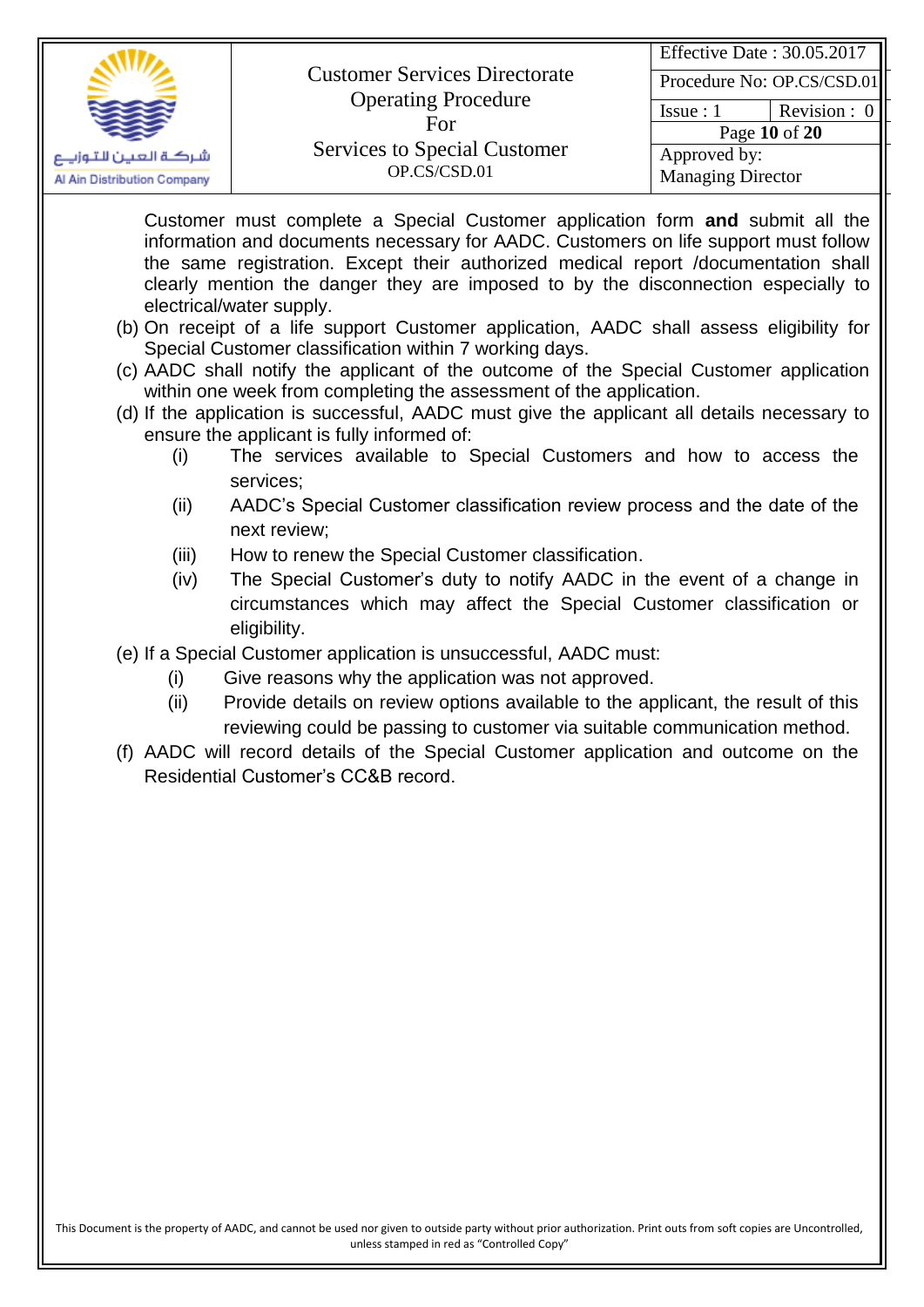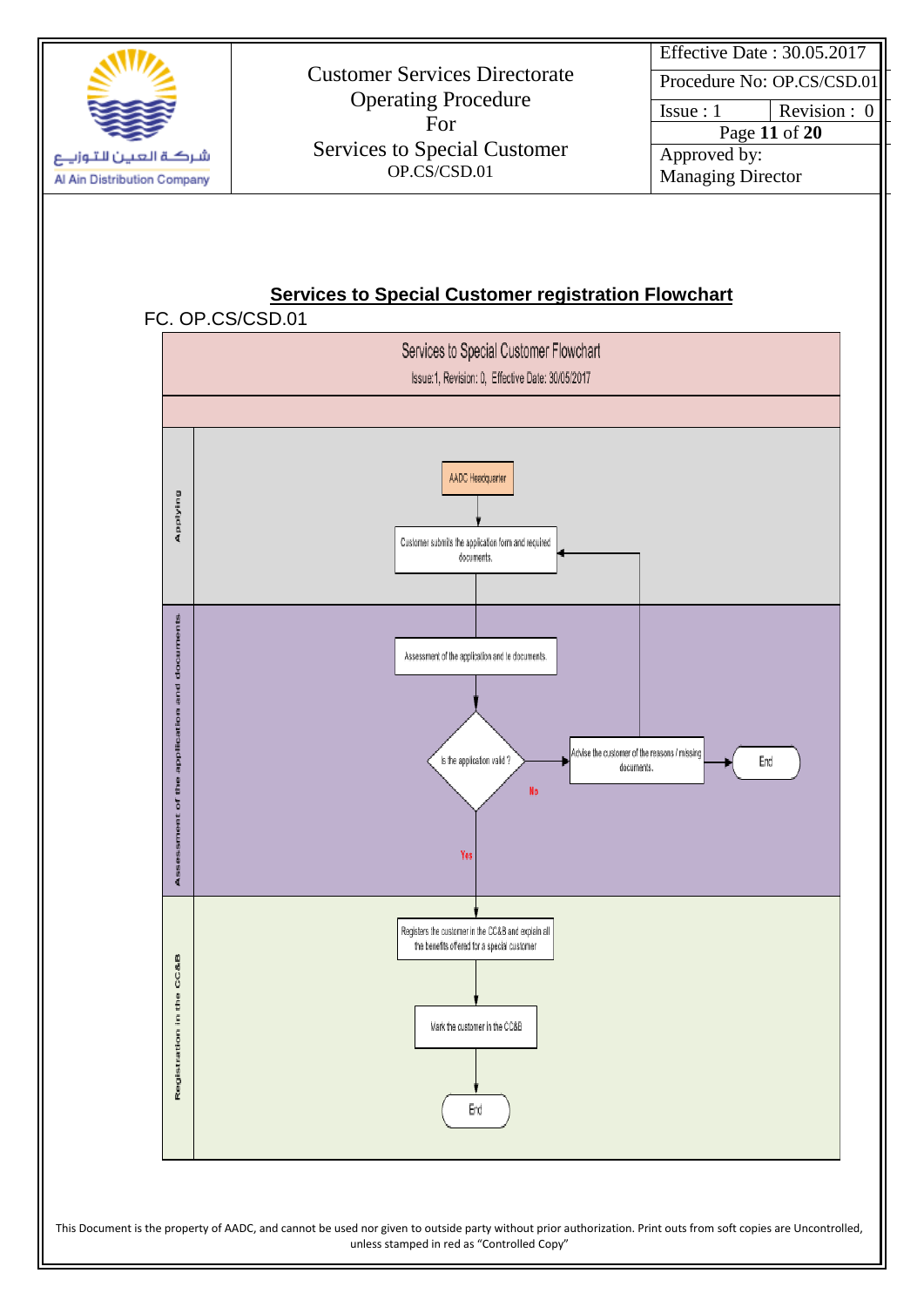

Effective Date : 30.05.2017

Procedure No: OP.CS/CSD.01

Issue :  $1$  Revision : 0

Page **12** of **20** Approved by: Managing Director

# **6.2.4.13. CONFIDENTIALITY**

- (a) AADC shall keep confidential and not disclose any information it holds in relation to any Special Customer application or a Special Customer classification, other than as:
	- (i) Required for duties and tasks related to the PSSC.
	- (ii) Authorized by the applicant or Special Customer;
	- (iii) Required by law or under its License;
	- (iv) Based on the RSB needs/requirements.

# **6.2.4.14. FALSE OR MISLEADING INFORMATION**

- (a) AADC may take action against any person who is found to have submitted false or misleading information in relation to a Special Customer application or renewal.
- (b) Action may include, but is not limited to, disconnection of Supply, cancellation of a Supply agreement or legal action.

# **6.2.5. SUPPLY INTERRUPTION AND DISCONNECTION**

# **6.2.5.1. PLANNED INTERRUPTION**

- (a) AADC shall give at least 2 calendar days' notice to all Customers who may be affected by an interruption to their Supply as a result of planned works as per guarantee standards GS's.
- (b) Additionally, for life Support, AADC will:
	- I. Contact each Special Customer at least 2 working days before any planned works which may interrupt Supply to that Customer.
	- II. Offer advice and assistance to each Special Customer during Supply interruptions.
	- III. In the case of planned works to its water network, for any Special Customer who needs a supply of water for medical reasons, if the interruption is likely to exceed 8 hours, AADC shall provide an alternative supply of water.
	- IV. In case of planned works on its electricity network, for any Special Customer who needs a supply of electricity for medical reasons, if the interruption is likely to exceed 1 hour, AADC shall :
		- a. In coordination with the client, AADC will be providing a mobile generator as an alternative supply; providing mobile generators is subject to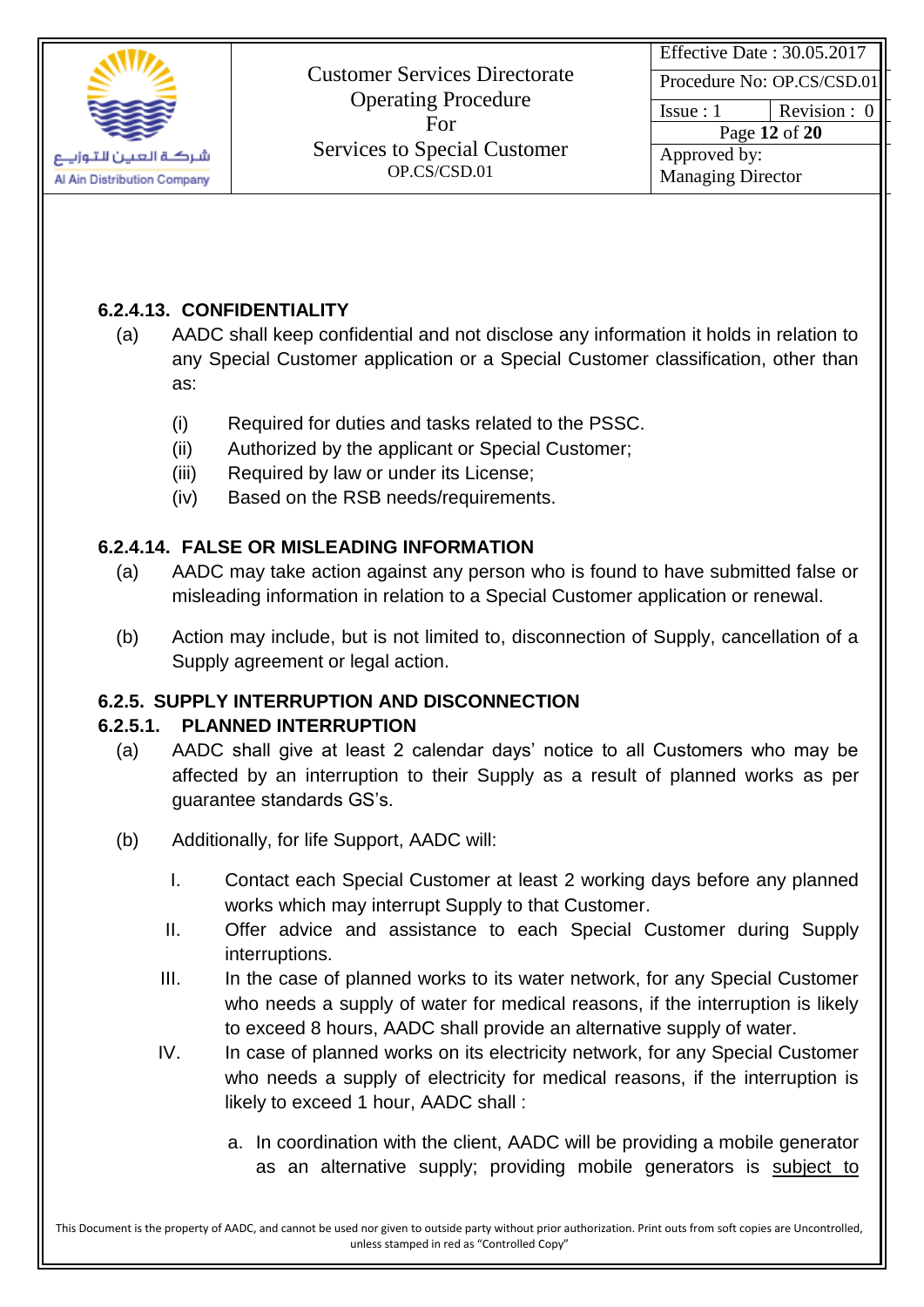

Issue :  $1$  Revision : 0

Page **13** of **20** Approved by: Managing Director

availability and the possibility of connecting the generator in the main electrical panel of the premises which SC engages or in the AADC nearest feeding point.

- b. Item b above shall be in line with AADC Emergency Management Procedure and interruption (electrical and water) emergency response plans.
- (c) AADC's method of contact will be in the form nominated by the Special Customer or otherwise in a form most suitable for each Special Customer who may be affected by a planned interruption.
- (d) AADC will keep a record of the method and format of delivery of the notice of planned interruption and note the Customer's CC&B record accordingly.
- (e) If a notice of planned interruption is delivery by hand, delivery can be to:
	- (i) The Special Customer in person;
	- (ii) Their nominated representative; or
	- (iii) An adult living at the Customer's address. And must be noted by AADC representative

Where possible, AADC shall obtain an acknowledgement of receipt from the person who accepts the notice.

(g) AADC will not proceed with works which may disrupt Supply to the premises of a Special Customer if notice of the disruption has not been delivered to the affected Special' Customer at least 2 working days beforehand.

# **6.2.5.2. UNPLANNED INTERRUPTIONS**

- a. In the event of any unplanned interruptions to Supply, AADC shall contact each Special Customer by the preferred or most suitable method in the circumstances and offer advice and assistance as required.
- b. Subject to Paragraph 6.4.2 (c), in the event that the unplanned interruption continues for more than 3 hours, AADC shall take necessary action within reasonable time to restore Supply to those who need it for medical reasons.
- c. Where AADC has contacted a Special Customer following an unplanned interruption and becomes aware that an alternative Supply is immediately required, AADC will make appropriate arrangements as soon as possible including providing a mobile generator subject to availability and the possibility of connecting the generator in the main electrical panel of the premises which SC engages or in the AADC nearest feeding point.
- d. Also, AADC shall recommends to the customer to have a standby generator and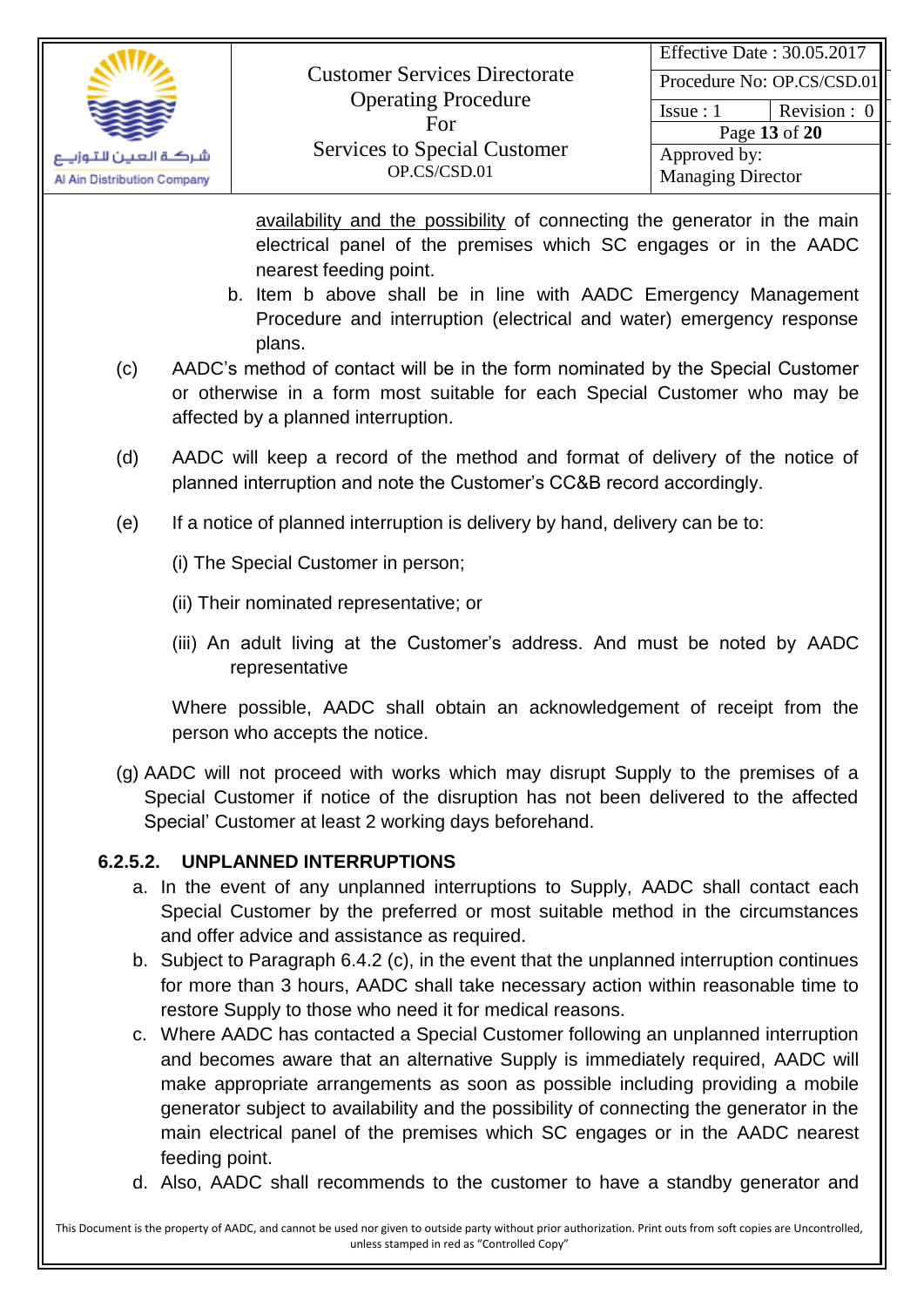

| Effective Date: 30.05.2017 |               |
|----------------------------|---------------|
| Procedure No: OP.CS/CSD.01 |               |
| Is sue: 1                  | Revision: 0   |
|                            | Page 14 of 20 |
| Approved by:               |               |
| <b>Managing Director</b>   |               |

have arrangement with the nearest medical center to the customer.

e. In case a special customer requires water supplies, AADC shall immediately take appropriate arrangements to provide water tankers as soon as possible. AADC will further establish Priorities of water supply to the Special Customers according to their cases.

### **6.2.5.3. DISCONNECTION FOR NON-PAYMENT**

- a) AADC shall not disconnect Supply to a Special Customer for non-payment of a bill unless it has the consent of the Bureau to do so.
- b) AADC may only make an application for the Bureau's consent to disconnect Supply to a Special Customer where there is compelling reasons to do so. AADC must submit evidence in support of as application to disconnect to the Bureau.
- c) The Bureau will provide a written response to an application to disconnect a Special Customer within 10 calendar days of receiving a completed application.
- d) If the Bureau approves an application to disconnect a Special Customer, AADC shall comply with all provisions of the Code of Practice on Disconnection before disconnection can be effected.

#### **6.3. BILLS**

#### **6.3.1. BILL FORMAT**

- (a) A Special Customer may choose a format preferred to receive bills from AADC. Alternatively, the Special Customer may elect to appoint a representative to receive bills on their behalf.
- (b) Once AADC has been advised of the Special Customer's preferred bill format, AADC shall ensure that the Special Customer receives all bills in that format until the Special Customer requests a change. The Special Customer's preferred bill format will be noted in the Critical' Customer List.
- (c) AADC may;
	- (i) Read bills over the phone
	- (ii) Send bills to the Special Customer's nominee.

#### **6.3.2. PAYMENT DIFFICULTY**

(a) The Procedures for Dealing with Customers in Financial Difficultyshall apply where AADC knows or reasonably believes that a Special Customer is having difficulty paying their AADC bill.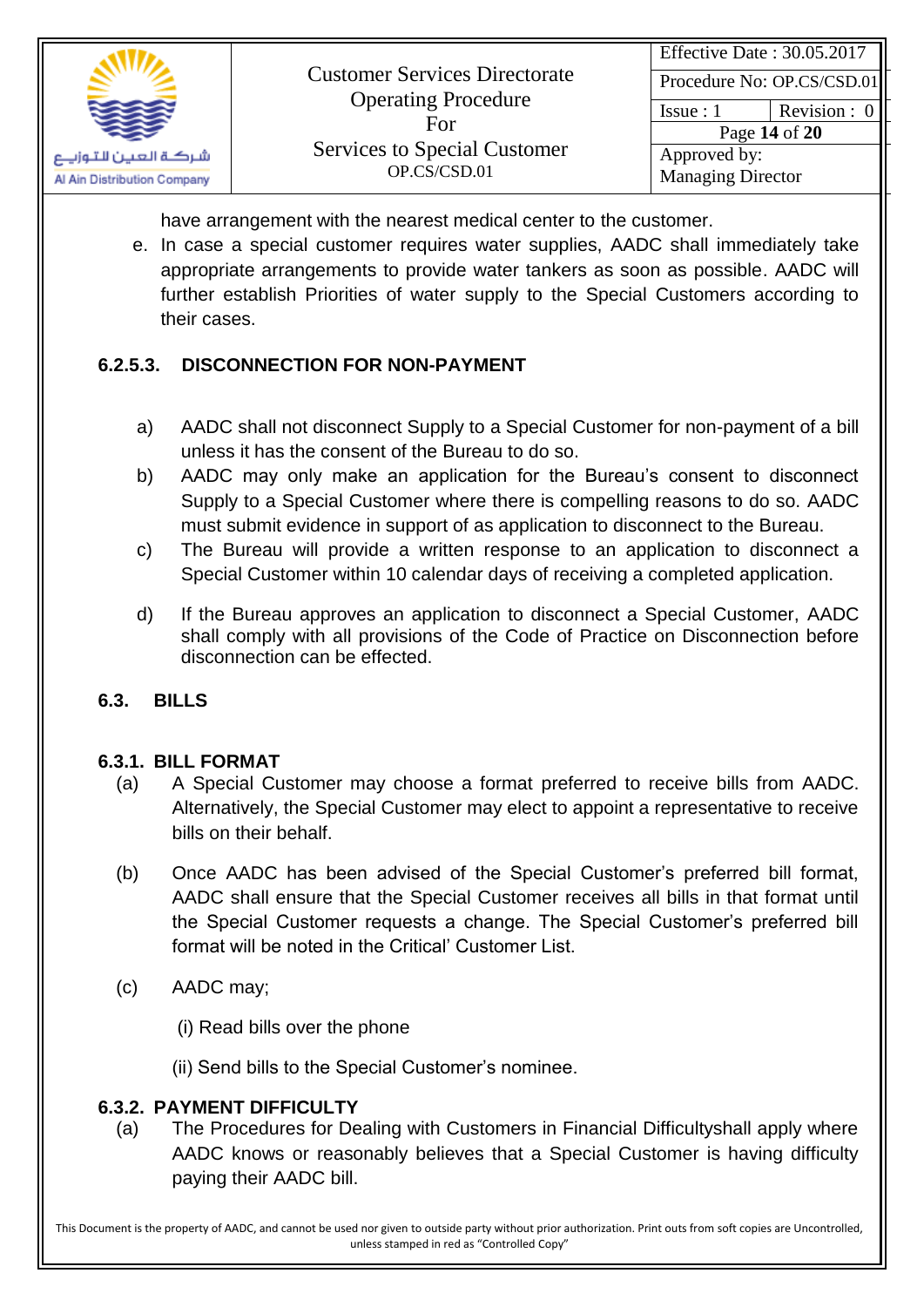

Effective Date : 30.05.2017

Procedure No: OP.CS/CSD.01

Issue :  $1$  Revision : 0

Page **15** of **20** Approved by: Managing Director

### **6.4. ASSISTANCE TO SPECIAL CUSTOMERS**

#### **6.4.1. AADC WEBSITE**

- (a) AADC shall provide an easy-to-navigate website for the public to access which provides up-to-date information regarding its services to Special Customers.
- (b) The websites shall be provided with such facilities that provide for those suffering from visual and hearing impairments.

#### **6.4.2. HOME VISITS**

- (a) AADC may provide a home visit service to Special Customers to provide advice and assistance to Special Customers regarding:
	- (i) The efficient use of electricity and water;
	- (ii) Managing electrical supply to medical equipment during disruption or disconnection and alternative sources of power and water.

# **6.4.3. CONTACT CENTRE & CUSTOMER SERVICE CENTRES**

- (a) AADC shall have adequately trained staff available during operating hours in its Contact Centre and service centers to answer enquiries about services to Special Customers.
- (b) AADC shall have ready access to people skilled in communicating in sign language and reading and producing documents in Braille to support its services to Special Customers where appropriate.
- (c) AADC shall ensure that all its Customer Service Centers are readily accessible to Special Customers who are mobility or vision impaired.

### **6.4.4. AADC BUILDING ACCESSIBILITY:**

All AADC buildings shall comply with the requirements of the IBC latest standard REF ICC A 117 2015 on the requirements of special customers such as car parking, General access, stairway, elevators, walkways doors threshold ,orientations, bathrooms workspaces and evacuation.

# **6.4.5. IDENTITY CARDS**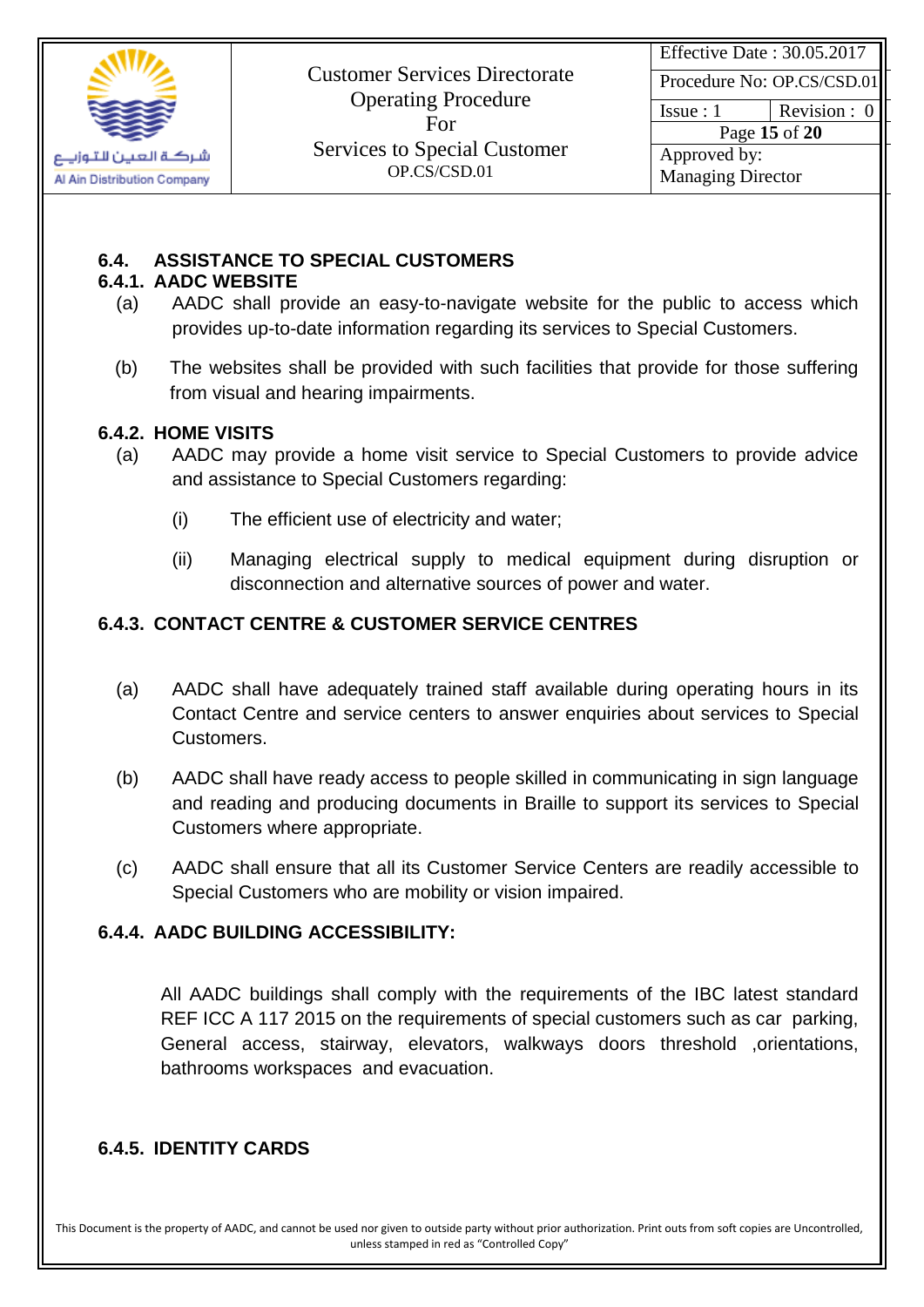

Issue :  $1$  Revision : 0

Page **16** of **20** Approved by: Managing Director

- (a) All AADC representatives shall have an identity card which they must show to Special Customers without being asked.
- (b) AADC's identity card shall contain the following information:
	- (i) Name of the representative;
	- (ii) Name of the representative's company if an employee of aAADC contractor;
	- (iii) Color photo of the representative;
	- (iv) Date of expiry of the card;
	- (v) A telephone number to call to check the identity of the representative;
	- (vi) A unique card reference number.
- (c) AADC shall provide special large print and Braille identity cards for representatives to present to vision-impaired Customers.

#### **6.4.6. POSITIONING & REPOSITIONING METERS**

- (a) AADC is required to install meters in a place reasonably accessible to Customers.
- (b) AADC will, where possible, reposition meters upon the reasonable request of Special Customers (owners only).
- (c) Where a Special Customer requests a meter to be relocated to enable the Customer to have reasonable access to it and the relocation is possible, it will be done free of charge to the Special Customer.

#### **6.4.7. INFORMATION PACK**

- (a) AADC shall publish a guide on its services to Special Customers.
- (b) The guide shall include information regarding the efficient use of water and electricity and advice in the event of disconnection or interruption.
- (c) AADC shall review and update its guide on an annual basis.
- (d) The guide shall be published:
	- (i) In Arabic and English in addition to other languages in daily use in the UAE whenever possible to do so.
	- (ii) On AADC's website.
- (e) AADC shall produce video presentations for display in service centre, which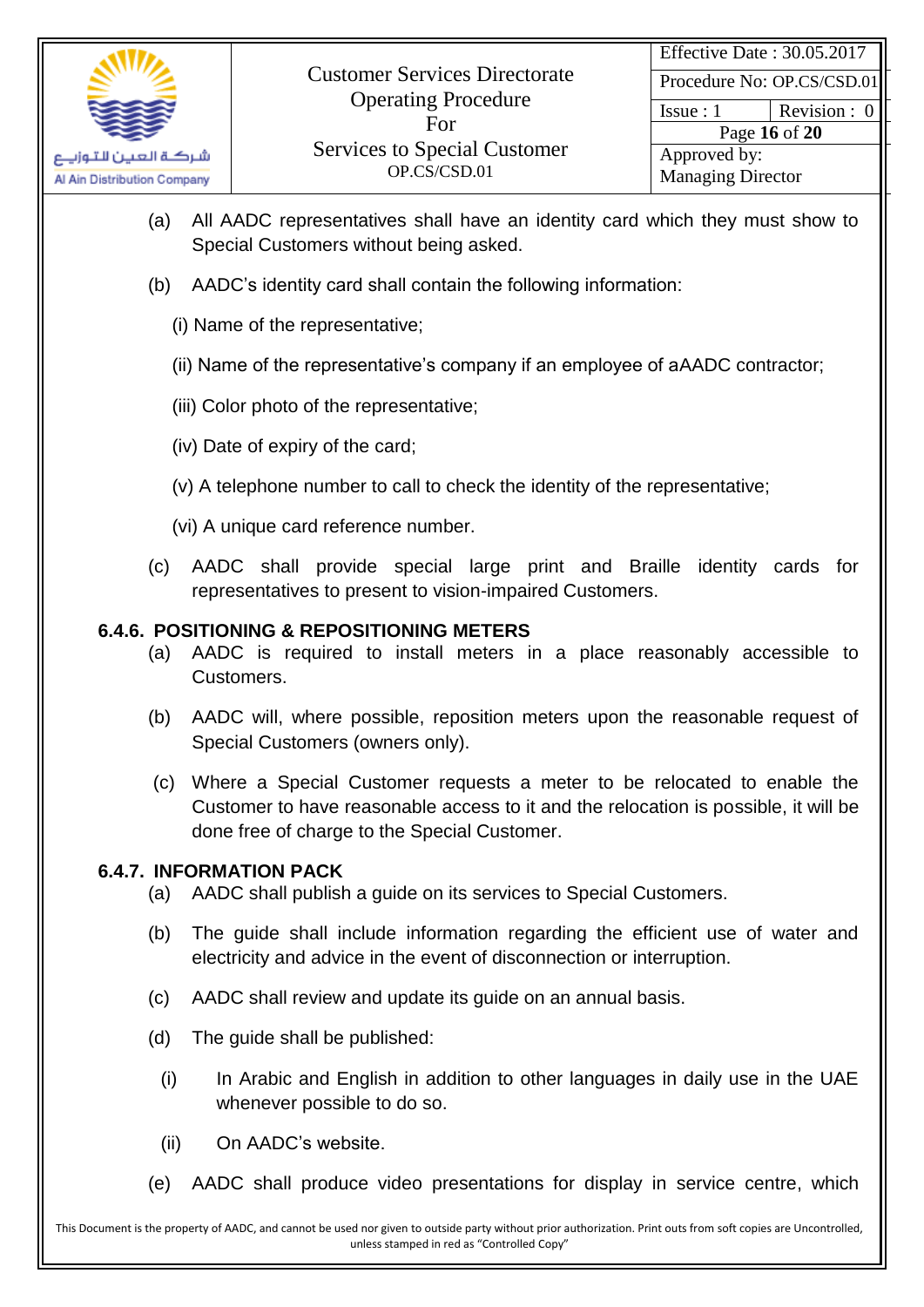

Effective Date : 30.05.2017

Procedure No: OP.CS/CSD.01

Issue :  $1$  Revision : 0

Page **17** of **20** Approved by: Managing Director

include Arabic, English and sub-titling promotion of services to Special Customers.

### **6.4.8. READING METERS**

(a) If a Special Customer requests it, AADC will make available a representative to attend premises to read meters.

# **6.4.9. STAFF TRAINING AND SPECIALIST STAFF**

### **6.5.1. STAFF TRAINING**

(a) AADC shall ensure that it provides training to all staff likely to havecontact with Special Customers on its services available to special Customers.

#### **6.5.2. SPECIALIST STAFF**

- (a) AADC shall establish a Customers team which will be primarily responsible for delivering AADC' services to Special Customers and for providing appropriate, on-going training to AADC customer-servicing staff.
- (b) AADC will notify all customer-servicing staff, whether office based or in the field, of the availability and contact details of the specialist communications staff in the Special Customers team. AADC will keep that information up-to-date at all times and notify all changes to customer-servicing staff as and when changes occur.
- (c) AADC will engage with specialist organizations to:
	- (i) Invite them to participate in training AADC staff related to services to Special Customers; and
	- (ii) Build relationships for exchange of information and provide support for mutual customers.
- (d) AADC may introduce a special queue in the toll free number to deal with special customers.

### **6.5. COMPLAINTS AND BUREAU REVIEW**

#### **6.5.1. COMPLAINTS**

(a) Special Customers who are not satisfied with any AADC service may submit a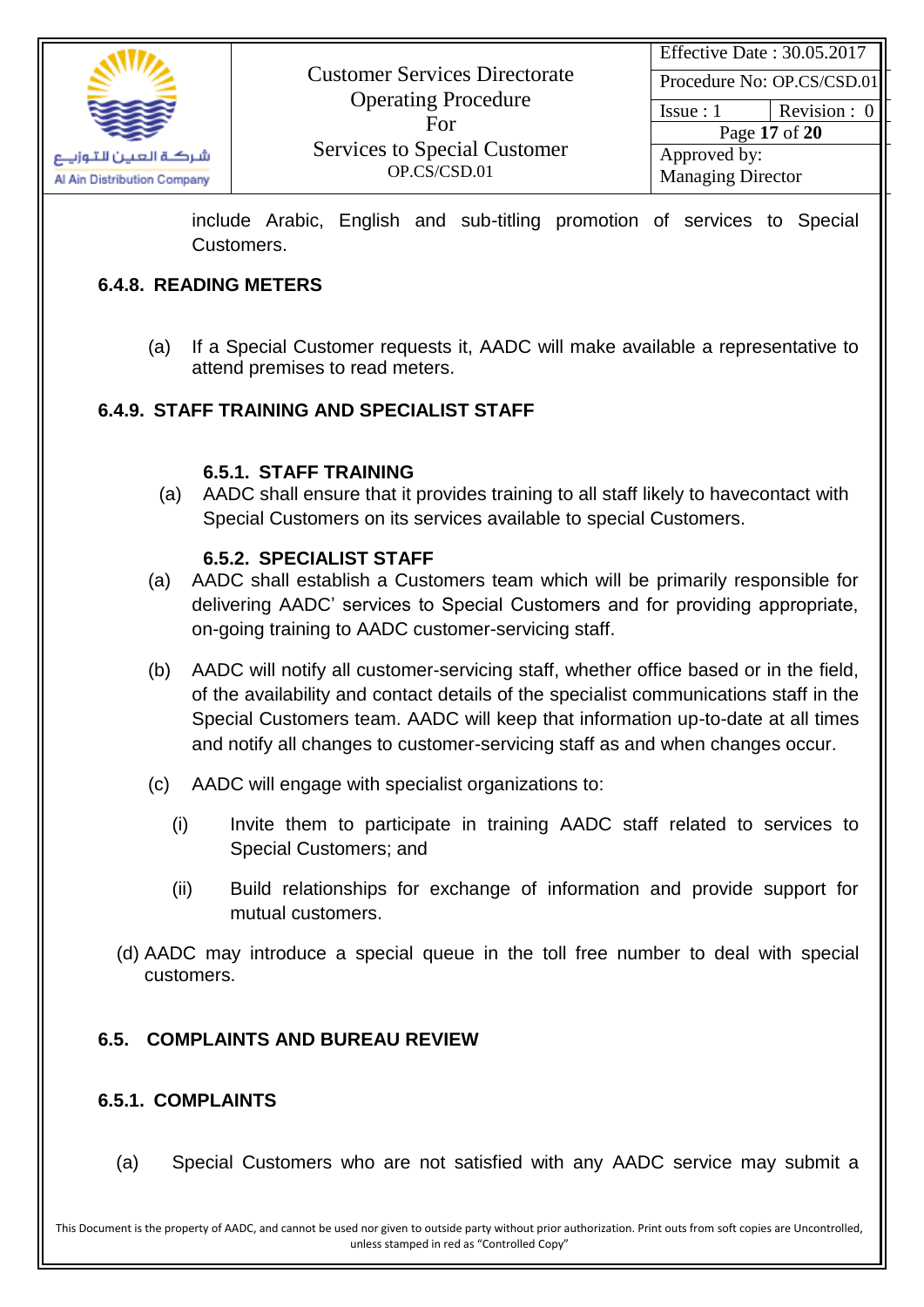

| Effective Date: 30.05.2017 |                            |
|----------------------------|----------------------------|
|                            | Procedure No: OP.CS/CSD.01 |
| Issue:1                    | Revision : 0               |
|                            | Page 18 of 20              |
| Approved by:               |                            |
| <b>Managing Director</b>   |                            |

complaint to AADC under its Customer Complaint Handling Procedures.

(b) AADC shall deal with the complaint in accordance with the procedures and timeframes set out in AADC's Customer Complaint Handling Procedures.

### **6.5.2. BUREAU REVIEW**

- (a) If, after lodging a complaint with AADC, a Special Customer is not satisfied with the decision or AADC has failed to deal with the complaint within the time specified in its Customer Complaint Handling Procedures, the Special Customer may lodge a complaint with the Bureau.
- (b) Any complaints received by the Bureau from a Special Customer will be handled according to the Bureau's complaint review procedures found at www.rsb.gov.ae
- (c) The Bureau will consider and investigate, where necessary, a complaints from AADC Special Customers and make a decision within a reasonable timeframe.
- (d) AADC will co-operate fully with the Bureau where it receives a complaint from an AADC Special Customer and comply with any decision made by the Bureau.

#### **6.6. REPORTING REQUIREMENTS**

- (a) AADC shall prepare Semi-annual report detailing the services offered to Special Customers.
- (b) AADC shall submit its report on services to Special Customers to the Bureau on January and July each year.
- (c) AADC's report on services to Special Customers shall include8.4 AADC monthly report templet
	- 1) Customer name
	- 2) Customer location
	- 3) Special service needed
	- 4) Supply arrangement (single/multiple)
	- 5) Disconnection history (planned/not planned)
	- 6) Duration
	- 7) Notification (y/no) (date)
	- 8) Special Customer List
	- 9) Numbers and classes of Special Customers registered
	- 10)Number and classes of Special Customers added since last report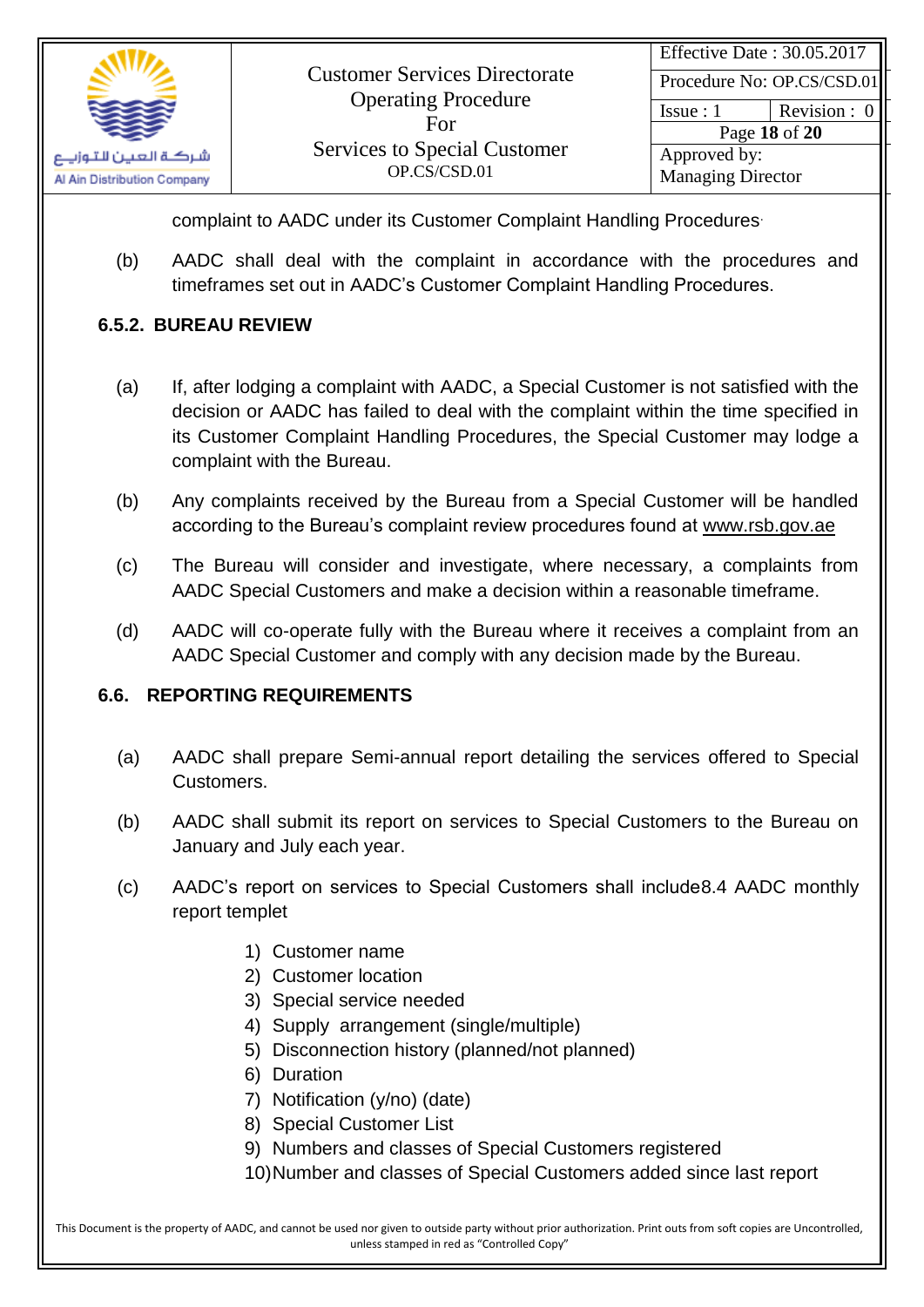

Effective Date : 30.05.2017

Procedure No: OP.CS/CSD.01

Issue :  $1$  Revision : 0

Page **19** of **20** Approved by:

Managing Director

|              | 11) Numbers and classes of Special Customers de-registered since last<br>report<br>12) ACCT_ID<br>13) Emirates ID<br>14) Premise ID<br>15) Customer Class<br>16) Customer Category<br>17) Case ID<br>18) Type of Disability<br>19) Services Provided<br>20) Status<br>21) Case Created Date<br>22) Case closed date<br>23) Final Result/Comments |
|--------------|--------------------------------------------------------------------------------------------------------------------------------------------------------------------------------------------------------------------------------------------------------------------------------------------------------------------------------------------------|
|              | (ii) Promotions and public awareness                                                                                                                                                                                                                                                                                                             |
|              | (a) Copies of any print material published since last report;                                                                                                                                                                                                                                                                                    |
|              | (b) Audio-visual material produced since last report;                                                                                                                                                                                                                                                                                            |
|              | (c) Web site additions or amendments since last report;                                                                                                                                                                                                                                                                                          |
|              | (iii) Liaison with other agencies and service providers                                                                                                                                                                                                                                                                                          |
|              | (a) Number and type of contacts with other agencies providing services to<br><b>Special Customers;</b>                                                                                                                                                                                                                                           |
|              | (iv) AADC specialist communicators                                                                                                                                                                                                                                                                                                               |
|              | (a) Names and position details of staff those are competent to read Braille;<br>(b) names and position details of sign language communicators;                                                                                                                                                                                                   |
| (v) Training |                                                                                                                                                                                                                                                                                                                                                  |
|              | details of training undertaken since last report in relation to services to<br>Special Customers (details to include (a) dates of training, (bi) duration and<br>venue of training, (c) names and job title at time of training of each<br>participant, (d) details of training provider.);                                                      |
|              | (vi) Meter reading and repositioning                                                                                                                                                                                                                                                                                                             |
|              | (a) Number of meter repositioning requests received;                                                                                                                                                                                                                                                                                             |
|              |                                                                                                                                                                                                                                                                                                                                                  |